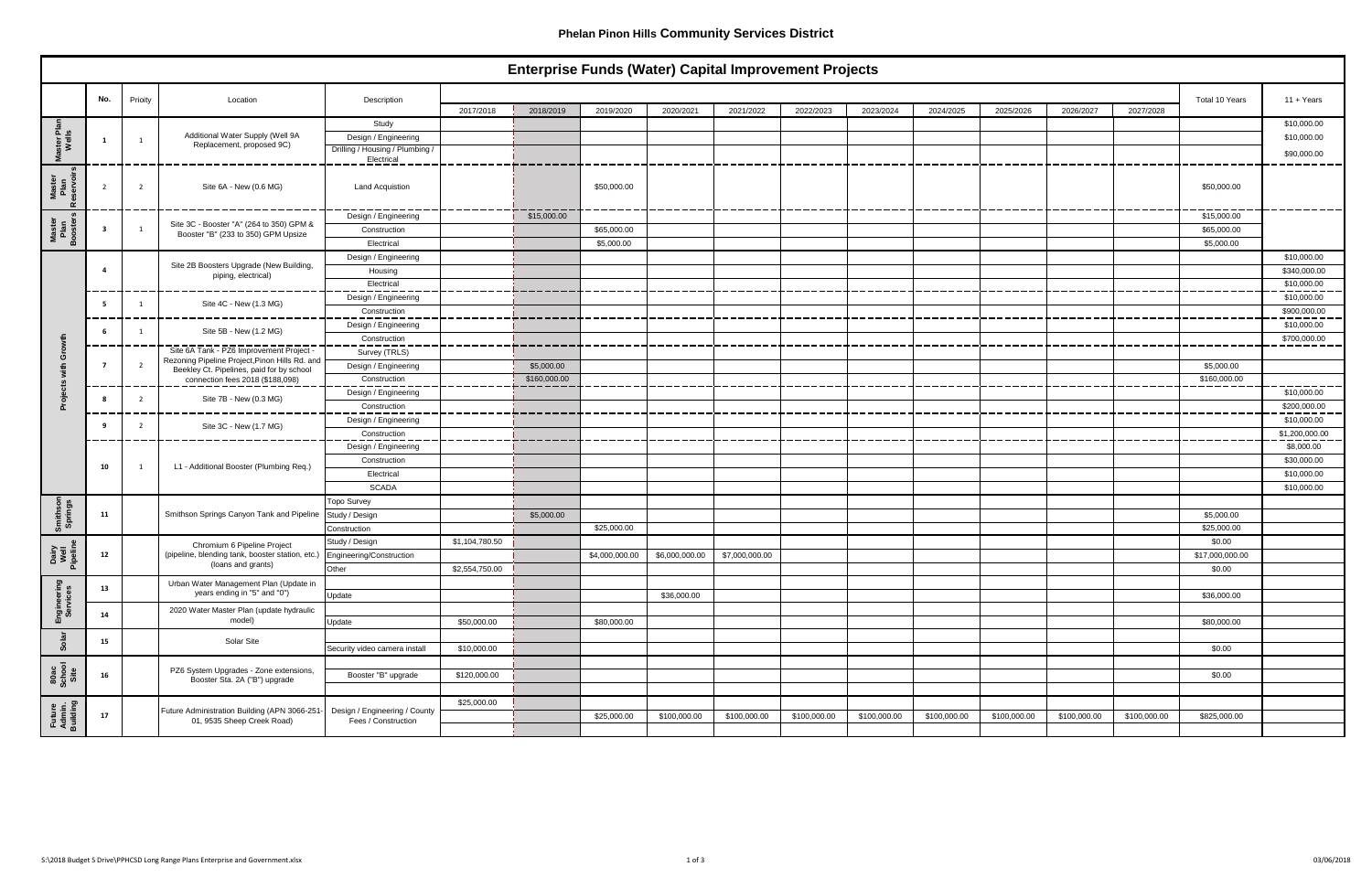|  | <b>Enterprise Funds (Water) Capital Improvement Projects (cont.)</b> |  |                                                                                    |                           |                |              |                |                |                |              |              |              |              |              |              |                 |                |
|--|----------------------------------------------------------------------|--|------------------------------------------------------------------------------------|---------------------------|----------------|--------------|----------------|----------------|----------------|--------------|--------------|--------------|--------------|--------------|--------------|-----------------|----------------|
|  | No.                                                                  |  | Location                                                                           | Description               |                |              | Total 10 Years | $11 + Years$   |                |              |              |              |              |              |              |                 |                |
|  |                                                                      |  |                                                                                    |                           | 2017/2018      | 2018/2019    | 2019/2020      | 2020/2021      | 2021/2022      | 2022/2023    | 2023/2024    | 2024/2025    | 2025/2026    | 2026/2027    | 2027/2028    |                 |                |
|  | 18                                                                   |  | Phelan Park (Note: \$200K total, 50% share of                                      | Engineering, Design,      | \$100,000.00   |              |                |                |                |              |              |              |              |              |              | \$0.00          |                |
|  |                                                                      |  | cost with Parks Fund)                                                              | Construction              |                |              |                |                |                |              |              |              |              |              |              |                 |                |
|  |                                                                      |  |                                                                                    |                           |                |              |                |                |                |              |              |              |              |              |              |                 |                |
|  | 19                                                                   |  | Office Administration Building (in Phelan Park)                                    | <b>Paint Exterior</b>     |                | \$5,000.00   |                |                |                |              |              |              |              |              |              | \$5,000.00      |                |
|  |                                                                      |  |                                                                                    |                           |                |              |                |                |                |              |              |              |              |              |              |                 |                |
|  |                                                                      |  | District Office Computers, Equipment,<br>Furniture, etc. Scheduled for Replacement | <b>Computer Network</b>   |                | \$25,000.00  |                |                |                |              | \$25,000.00  |              |              |              |              | \$50,000.00     | \$25,000.00    |
|  | 20                                                                   |  |                                                                                    | PC's                      |                | \$5,000.00   | \$10,000.00    | \$5,000.00     | \$5,000.00     | \$5,000.00   | \$5,000.00   | \$10,000.00  | \$5,000.00   | \$5,000.00   | \$5,000.00   | \$60,000.00     | \$10,000.00    |
|  |                                                                      |  |                                                                                    | Other: Furniture, etc.    |                |              |                |                |                | \$15,000.00  |              |              |              |              |              | \$15,000.00     |                |
|  |                                                                      |  | District Vehicles and Equipment Scheduled for<br>Replacement                       | Trucks                    | \$35,000.00    | \$35,000.00  | \$40,000.00    | \$40,000.00    | \$40,000.00    | \$40,000.00  | \$40,000.00  | \$45,000.00  | \$45,000.00  | \$45,000.00  | \$45,000.00  | \$415,000.00    |                |
|  | 21                                                                   |  |                                                                                    | <b>Backhoe</b>            |                | \$90,000.00  |                |                |                |              |              |              |              |              |              | \$90,000.00     |                |
|  |                                                                      |  |                                                                                    |                           |                |              |                |                |                |              |              |              |              |              |              |                 |                |
|  |                                                                      |  |                                                                                    | <b>Total CIP FY Cost:</b> | \$3,864,530.50 | \$185,000.00 | \$4,250,000.00 | \$6,136,000.00 | \$7,100,000.00 | \$100,000.00 | \$100,000.00 | \$100,000.00 | \$100,000.00 | \$100,000.00 | \$100,000.00 | \$18,906,000.00 | \$3,568,000.00 |

| <b>Enterprise Funds (Water) 10-Year Repair and Maintenance Plan</b> |     |                                                                                        |                                    |                |              |                |                |                |              |              |              |              |                |              |                 |  |
|---------------------------------------------------------------------|-----|----------------------------------------------------------------------------------------|------------------------------------|----------------|--------------|----------------|----------------|----------------|--------------|--------------|--------------|--------------|----------------|--------------|-----------------|--|
|                                                                     | No. | Location                                                                               | Description                        |                |              |                |                |                |              |              |              |              |                |              | Total 10 Years  |  |
|                                                                     |     |                                                                                        |                                    | 2017/2018      | 2018/2019    | 2019/2020      | 2020/2021      | 2021/2022      | 2022/2023    | 2023/2024    | 2024/2025    | 2025/2026    | 2026/2027      | 2027/2028    |                 |  |
|                                                                     |     | Tank Maintenance 10-Year Contract<br>(\$713,500) yr 1-2 (\$198,750) yr 3-10 (\$39,500) |                                    |                |              |                |                |                |              |              |              |              |                |              |                 |  |
|                                                                     | 22  | plus staff time; (2011 to 2021) potential 10-yea                                       | Maintenance (2011-2021)            | \$45,000.00    | \$45,000.00  | \$45,000.00    |                |                |              |              |              |              |                |              | \$90,000.00     |  |
|                                                                     |     | contract 2021-2031<br>Level Control/Pump Control/High Pressure                         | Projected Maint. (2021-2031)       |                |              |                | \$50,000.00    | \$50,000.00    | \$50,000.00  | \$50,000.00  | \$50,000.00  | \$50,000.00  | \$50,000.00    | \$50,000.00  | \$400,000.00    |  |
|                                                                     | 23  | Blow-off Control Valves / PRV Station                                                  | Maintenance                        | \$20,000.00    | \$20,000.00  | \$20,000.00    | \$20,000.00    |                |              |              |              |              |                |              | \$60,000.00     |  |
|                                                                     |     | naintenance. Well #14 PRV<br>$(16 -$<br>valves total each vear)                        |                                    |                |              |                |                |                |              |              |              |              |                |              |                 |  |
|                                                                     |     |                                                                                        | Well 6A & 1B                       |                | \$150,000.00 |                |                |                |              |              |              |              |                |              | \$150,000.00    |  |
|                                                                     | 24  | Well Rehabilitation                                                                    | Rehabilitation / Maintenance       |                |              |                | \$150,000.00   |                | \$150,000.00 |              |              |              |                |              | \$300,000.00    |  |
|                                                                     |     | (one well every other year after 2018/2019)                                            | Vell 12 / 9B                       | \$150,000.00   |              |                |                |                |              |              |              |              |                |              |                 |  |
|                                                                     | 25  | Booster Rehab (5 boosters each year)                                                   | Rehabilitation                     | \$50,000.00    | \$50,000.00  | \$50,000.00    | \$50,000.00    |                |              |              |              |              |                |              | \$150,000.00    |  |
|                                                                     |     | <b>Exterior Tank Blast and Paint</b>                                                   |                                    |                |              |                |                |                |              |              |              |              |                |              |                 |  |
|                                                                     | 26  | Total - 5 each year)                                                                   | <b>Blast and Paint</b>             |                | \$95,000.00  |                | \$95,000.00    |                | \$57,000.00  |              |              |              |                |              | \$247,000.00    |  |
|                                                                     |     |                                                                                        |                                    |                |              |                |                |                |              |              |              |              |                |              |                 |  |
|                                                                     | 27  | SCADA site Upgrade (SCADA Upgrade<br>completed 2015)                                   | Maintenance                        |                | \$50,000.00  |                | \$5,000.00     |                |              |              |              |              |                |              | \$55,000.00     |  |
|                                                                     |     |                                                                                        | rebuilt / replacement              | \$10,000.00    | \$10,000.00  | \$10,000.00    | \$10,000.00    | \$10,000.00    | \$10,000.00  | \$10,000.00  | \$10,000.00  | \$10,000.00  | \$10,000.00    | \$10,000.00  | \$100,000.00    |  |
| eja'                                                                | 28  | PRV (Emergency By-Pass)                                                                | and maintenance                    |                |              |                |                |                |              |              |              |              |                |              |                 |  |
|                                                                     |     | 1.0 MG Tank Interior Coatings (Res. 1A-3, 2A-                                          | Res 1B-1 center column             |                |              |                |                |                |              |              |              |              |                |              |                 |  |
|                                                                     | 29  | 2, 2C-2 & 1B) \$80k/tank proposed for 10-year Blast and Paint                          |                                    |                |              |                | \$106,700.00   | \$106,700.00   | \$106,600.00 | \$106,600.00 | \$106,600.00 | \$106,600.00 | \$106,600.00   | \$106,600.00 | \$853,000.00    |  |
|                                                                     |     | maintenance contract for 2021-2030                                                     |                                    |                | <b>SALE</b>  |                |                |                |              |              |              |              |                |              |                 |  |
|                                                                     | 30  | Leak Maintenance Program                                                               | Service Line Replacement           | \$150,000.00   | \$150,000.00 | \$150,000.00   |                |                |              |              |              |              |                |              | \$300,000.00    |  |
|                                                                     |     |                                                                                        |                                    |                |              |                |                |                |              |              |              |              |                |              |                 |  |
|                                                                     | 31  | Solar - Operation and Maintenance Contact with                                         | O & M cost (2015-2024)             | \$35,575.00    | \$35,575.00  | \$35,575.00    | \$35,575.00    | \$35,575.00    | \$35,575.00  | \$35,575.00  |              |              |                |              | \$213,450.00    |  |
|                                                                     |     | SunPower (10 year)                                                                     | Projection 2024-2035               |                |              |                |                |                |              |              | \$40,000.00  | \$40,000.00  | \$40,000.00    | \$40,000.00  | \$160,000.00    |  |
|                                                                     | 32  | TESCO - 1 year Contract (Maintenance and<br>Services)                                  | support services                   |                |              | \$15,000.00    |                |                |              |              |              |              |                |              | \$15,000.00     |  |
|                                                                     |     | Caltrans Widening of Highway 18 - (13) Fire                                            | Construction                       |                | \$71.500.00  |                |                |                |              |              |              |              |                |              | \$71,500.00     |  |
|                                                                     | -33 | Hydrant relocation                                                                     |                                    |                |              |                |                |                |              |              |              |              |                |              |                 |  |
|                                                                     | 34  | Reservoir 1B-1                                                                         | center column replacement          |                | \$5,000.00   |                |                |                |              |              |              |              |                |              | \$5,000.00      |  |
|                                                                     | 35  | 1.0 MW Solar                                                                           |                                    |                |              |                |                |                |              |              |              |              |                |              |                 |  |
|                                                                     |     |                                                                                        | staff time / incidentals           | \$5,000.00     | \$5,000.00   | \$5,000.00     | \$5,000.00     | \$5,000.00     | \$5,000.00   | \$5,000.00   | \$5,000.00   | \$5,000.00   | \$5,000.00     | \$5,000.00   | \$50,000.00     |  |
|                                                                     |     |                                                                                        | \$687,075.00                       | \$330,575.00   | \$527,275.00 | \$207,275.00   | \$414,175.00   | \$207,175.00   | \$211,600.00 | \$211,600.00 | \$211,600.00 | \$211,600.00 | \$3,219,950.00 |              |                 |  |
|                                                                     |     |                                                                                        | <b>Total CIP &amp; Maintenance</b> | \$4,330,105.50 | \$872,075.00 | \$4,580,575.00 | \$6,663,275.00 | \$7,307,275.00 | \$514,175.00 | \$307,175.00 | \$311,600.00 | \$311,600.00 | \$311,600.00   | \$311,600.00 | \$22,125,950.00 |  |